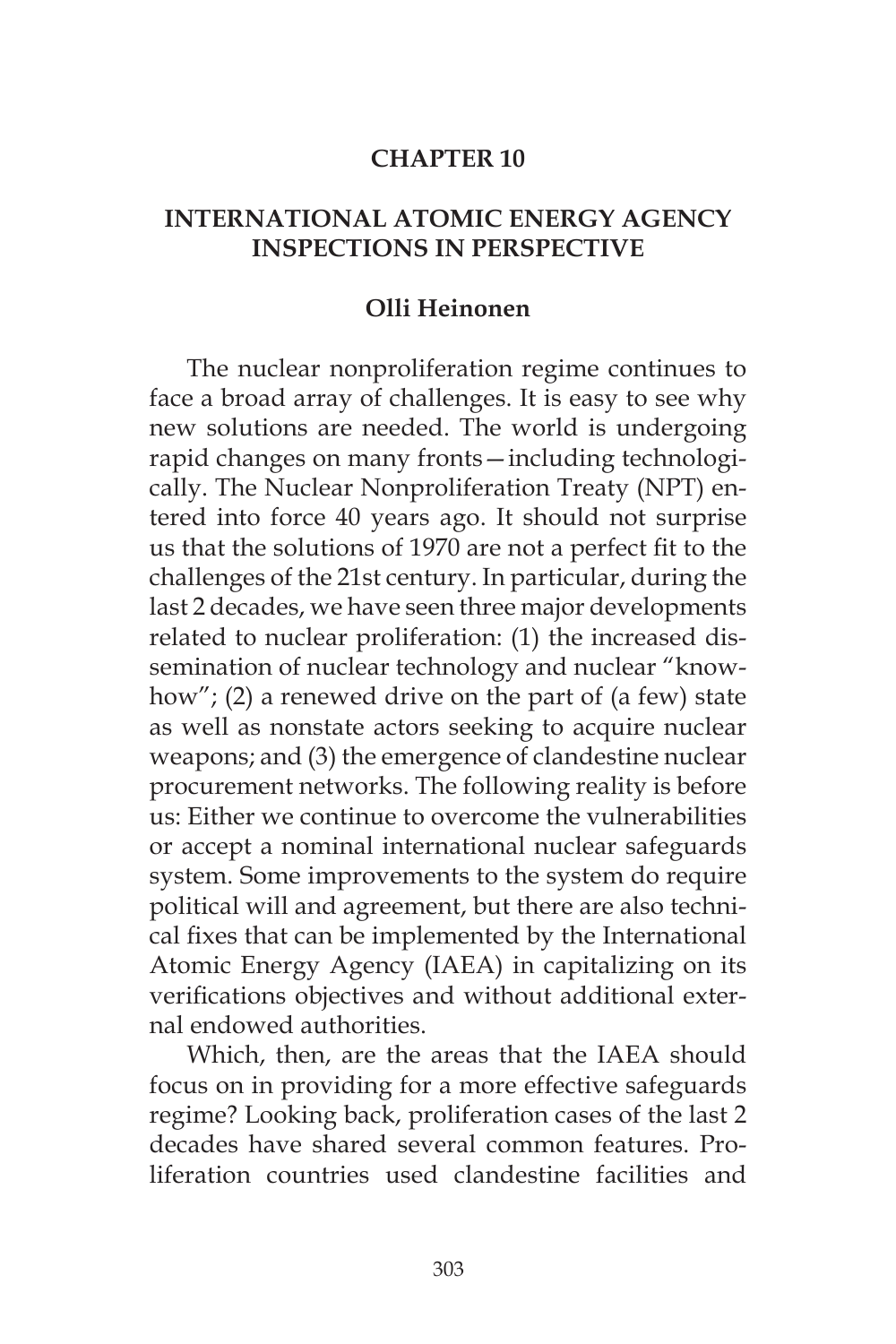exploited loopholes within the IAEA verifications system itself, such as acquiring nuclear material like uranium from ore or yellow cake where no actual IAEA verification is applied. Much of the clandestine work also took place at undeclared/unreported facilities. The logic is simple—the IAEA verification system is good enough to detect diversion of nuclear material but still falls short of any foolproof method to detect clandestine facilities or, to a certain extent, a misuse of declared facilities. Efforts have been made to address these deficiencies. The IAEA verification system was overhauled 15 years ago by providing the inspectorate with more access rights, namely introducing the Additional Protocol and an early provision of design information. A state-level approach system was also implemented, where the state's nuclear program is assessed annually using a holistic method. Equally vital to the IAEA's verification scheme was the inculcation of an investigative inspection culture, a cornerstone to complement better access and information provided for under a reformed verification regime.

At the same time, while approaching safeguards from a more critical approach, the IAEA state level concept system also has, as its byproduct, a reduction of actual on-site inspection activities by complementing it with enhanced information analysis. This means that the physical presence of inspectors, the eyes and arms of the international community, at the nuclear installations is less frequent but occurs at a fairly predictable rate. By and large, this is a progressive step for the Agency to provide for cost effectiveness while stepping up and maintaining safeguards assurances. For the state level approach to function optimally, all the ingredients must be in place to ensure broader conclusions are drawn on a state's nuclear activities and cooperation from states themselves.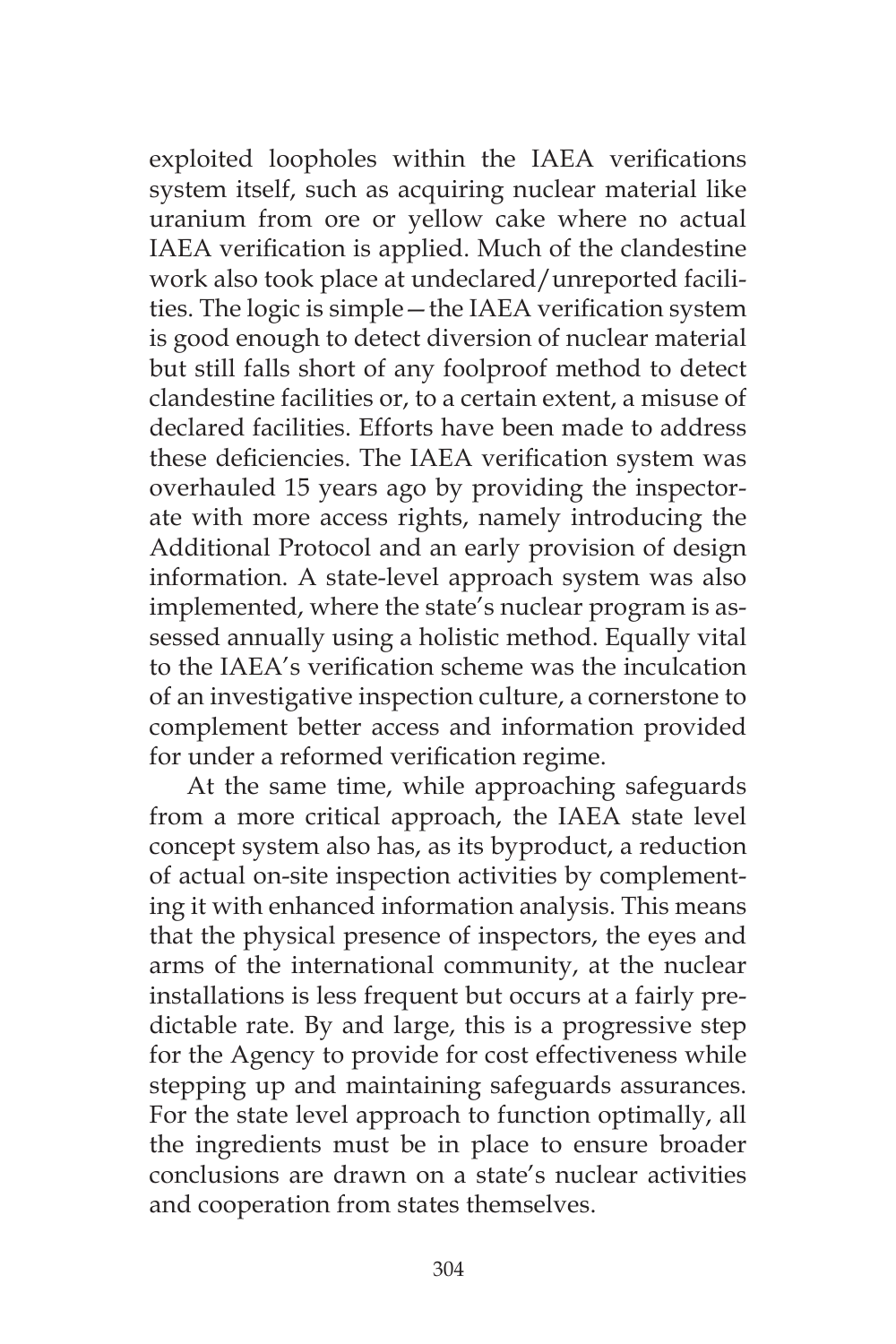Concerns are certainly heightened when a state uses sensitive technologies such as uranium enrichment or reprocessing. Article III of the Nuclear Nonproliferation Treaty (NPT) lays down as the objective to prevent diversion of nuclear energy to nuclear weapons. This objective is wider than just the detection of diversion of nuclear material. Is the Agency's verifications system able to see those indications?

To better understand the modifications and fixes needed, it is important to look at the current verification system. One is in the area of nuclear "transparency." Another is in the area of expanding unannounced and special inspections. A third is in the area of monitoring to prevent a "breakout" scenario.

# **UNANNOUNCED INSPECTIONS**

Routine inspections—the most common type of inspections—are carried out according to a defined schedule. The Agency´s right to carry out routine inspections under comprehensive safeguards agreements is limited to those locations within a declared nuclear facility, or other locations containing nuclear material, through which nuclear material is expected to flow (strategic points). The safeguards agreement also has a provision that allows for unannounced inspections. Unannounced inspections have been the core of safeguards at enrichment plant sites but are rarely used elsewhere.

Unannounced inspections in reality are not quite as its name implies but are carried out with a short advance notice, typically about 2 hours, so that appropriate security arrangements can be completed and the state inspectors can be present. These requirements arise from the subsidiary arrangements concluded be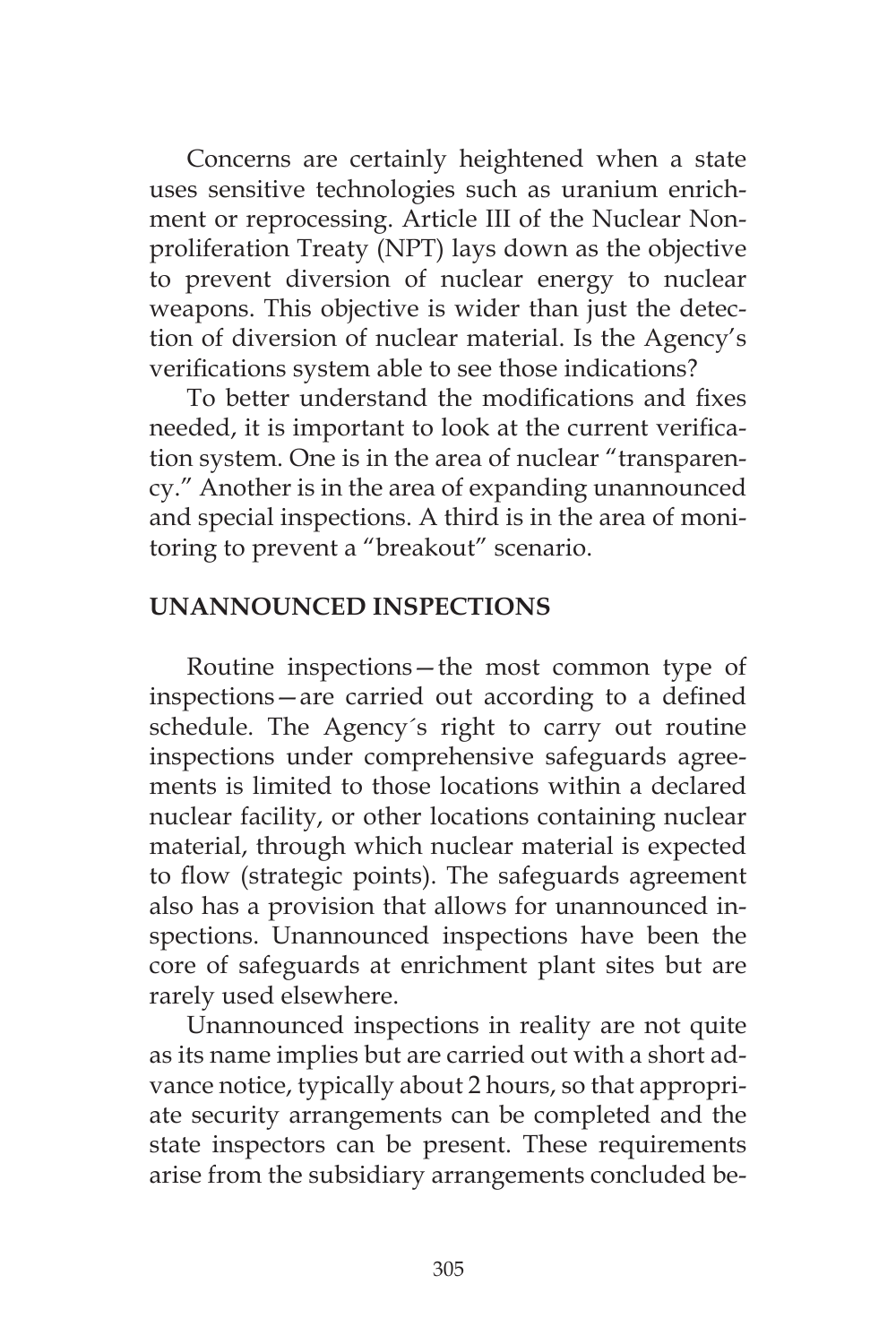tween the IAEA and inspected state. Such short notice inspections have been carried out at the light water reactors in South Korea, where they form part of a quality assurance component of remote monitoring that is being applied. In Japan, such inspections have been used at its fuel fabrications plants to monitor nuclear material flow. At the uranium enrichment plants worldwide, this scheme has been used to ensure that the enrichment cascades are not modified or used to produce high-enriched uranium. More recently, the short notice inspections have also been modified to cover nuclear material flows at the enrichment plants.

Currently, the IAEA annually conducts a total of few hundred person-days of unannounced inspections, which are only a fraction of the total annual 8,000 person-days of inspection. The unpredictability of such (unannounced) inspections is meant to enhance the effectiveness of the inspection regime. They are also incorporated with the Agency's integrated as well as traditional safeguards approaches. Many other steps also go into providing assurances, *inter alia*, periodical confirmation of nuclear material balances, covering of credible scenarios for diversion of nuclear material and misuse of facilities, and detection of signs of turning nuclear material for weapons purposes before it actually takes place. The implementation parameters between traditional and integrated safeguards approaches may differ from each other, but in both cases, the verification system has to ensure that the detection probabilities remain high and timely.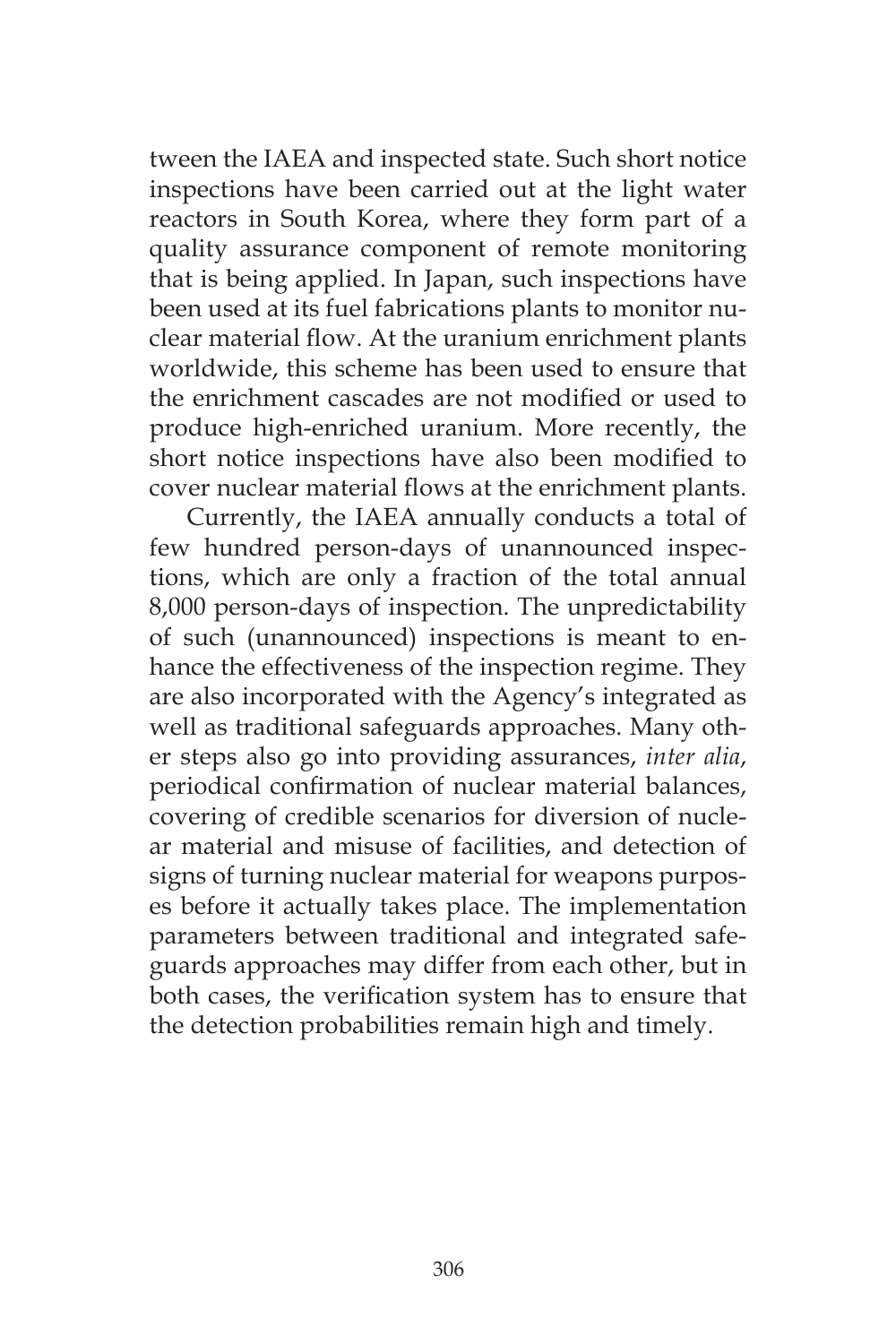# **SPECIAL INSPECTIONS**

The IAEA also has in its toolbox the authority to conduct "special inspections." The term "special inspection" has an unnecessarily negative connotation that resulted from the circumstances under which it was discussed in the past. Cases linked to the call for special inspections to be evoked included North Korea, Iran, and Syria. States, indeed, would not suffer any disadvantage from the use of special inspections. On the contrary, the possibility of dispelling doubts through such inspections should be an advantage to all except those states who have violated their commitments. A debate in the Board on the use of special inspections will not, under current circumstances, bring a solution to the problem of its use. Rather, the IAEA Secretariat should be constantly encouraged to use all its inspection rights, including that of special inspections as an option. The proliferation cases mentioned previously also reveal that the IAEA deputy general's position and interpretation is instrumental in the willingness to evoke special inspection procedures. To date, it appears that the bar of its actual use remains unnecessarily high.

# **Nuclear Transparency.**

In the early-1990s, during IAEA Board discussions on strengthening the Agency's safeguards, former Deputy General Hans Blix advocated "transparency visits" to clarify questions and ambiguities on several states' nuclear programs. The IAEA conducted several such visits to North Korea, South Korea, Iran, Taiwan, and South Africa. Such visits were also carried out at a later date to remove some ambiguities in Japan and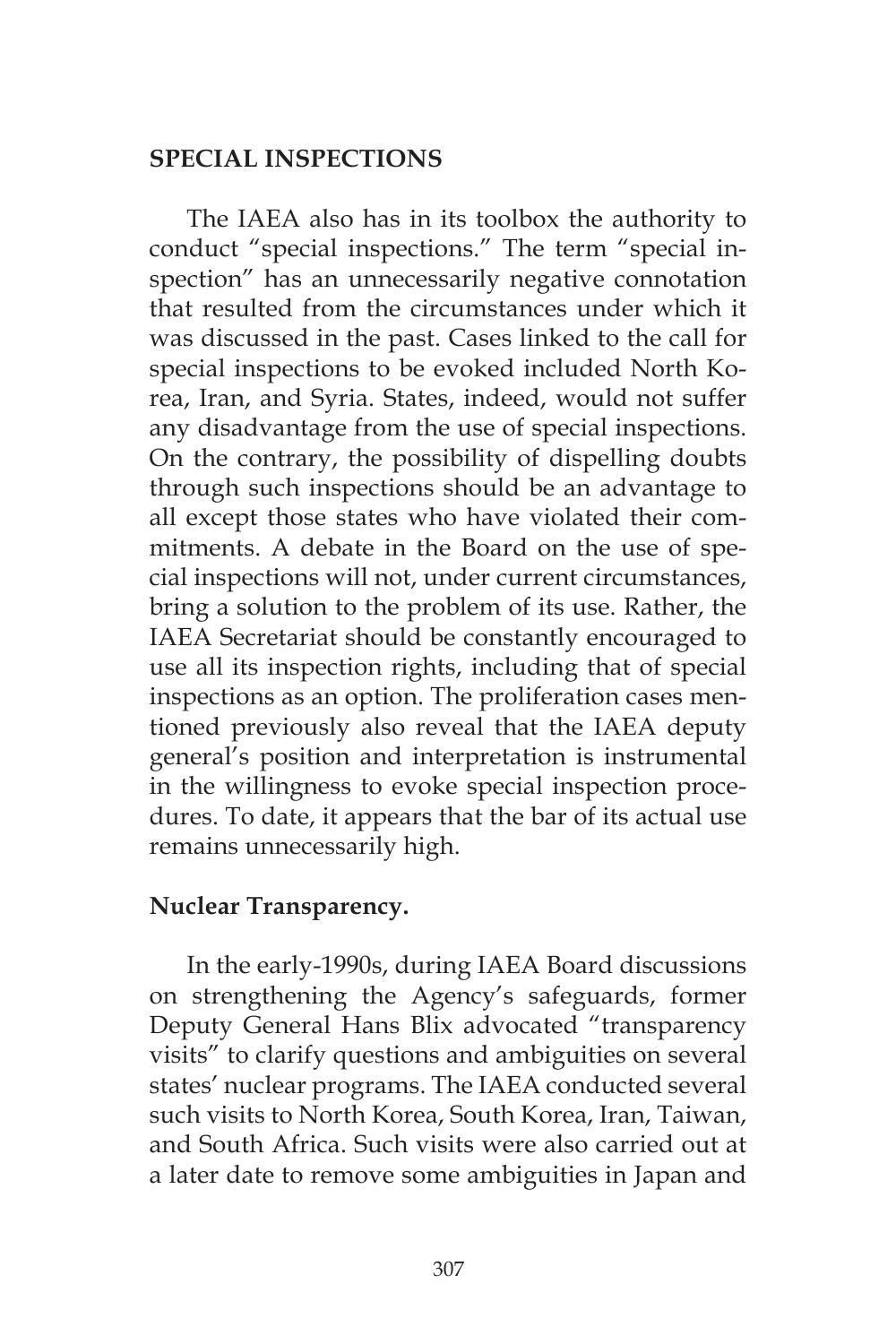elsewhere. The outcomes of the various transparency visits were of mixed success. In the case of North Korea and Iran, the alarm bell had not rung on the clandestine activities of their nuclear programs.

Instead, transparency visits to Iran in the 1990s provided a false sense of security, both within the IAEA as well as to the larger international community. The IAEA provided assurances through press statements following each of the various transparency visits made to Iran, without inspectors taking environmental samples (with one exception) or conducting more technical investigations. This significance cannot be understated since inspectors **did** come up with proof of undeclared nuclear material.

Short of an implemented Additional Protocol that provides the legal basis for more intrusive inspections, transparency visits also remained at the behest of the "goodwill" of the inspected state. Moreover, the limitations of transparency visits were not well understood by the Board and the public. As such, it was unclear whether assurances made by the IAEA about a lack of evidence of external reports of undeclared nuclear activities undertaken in Iran at sites visited by the IAEA were derived as a result of rigorous safeguards carried out. The danger of providing a sense of complacency had telling consequences on implementing safeguards in Iran years down the road, as we are now witnessing.

The Secretariat should be clear that transparency implies openness, communication, and accountability. Occasional visits by diplomats or invitations to IAEA officials do not replace Iran's Nonproliferation Treaty, the United Nations (UN) Security Council, and IAEA obligations. Since Iran continues to remain in deficit in fulfilling those international requests, it is in equal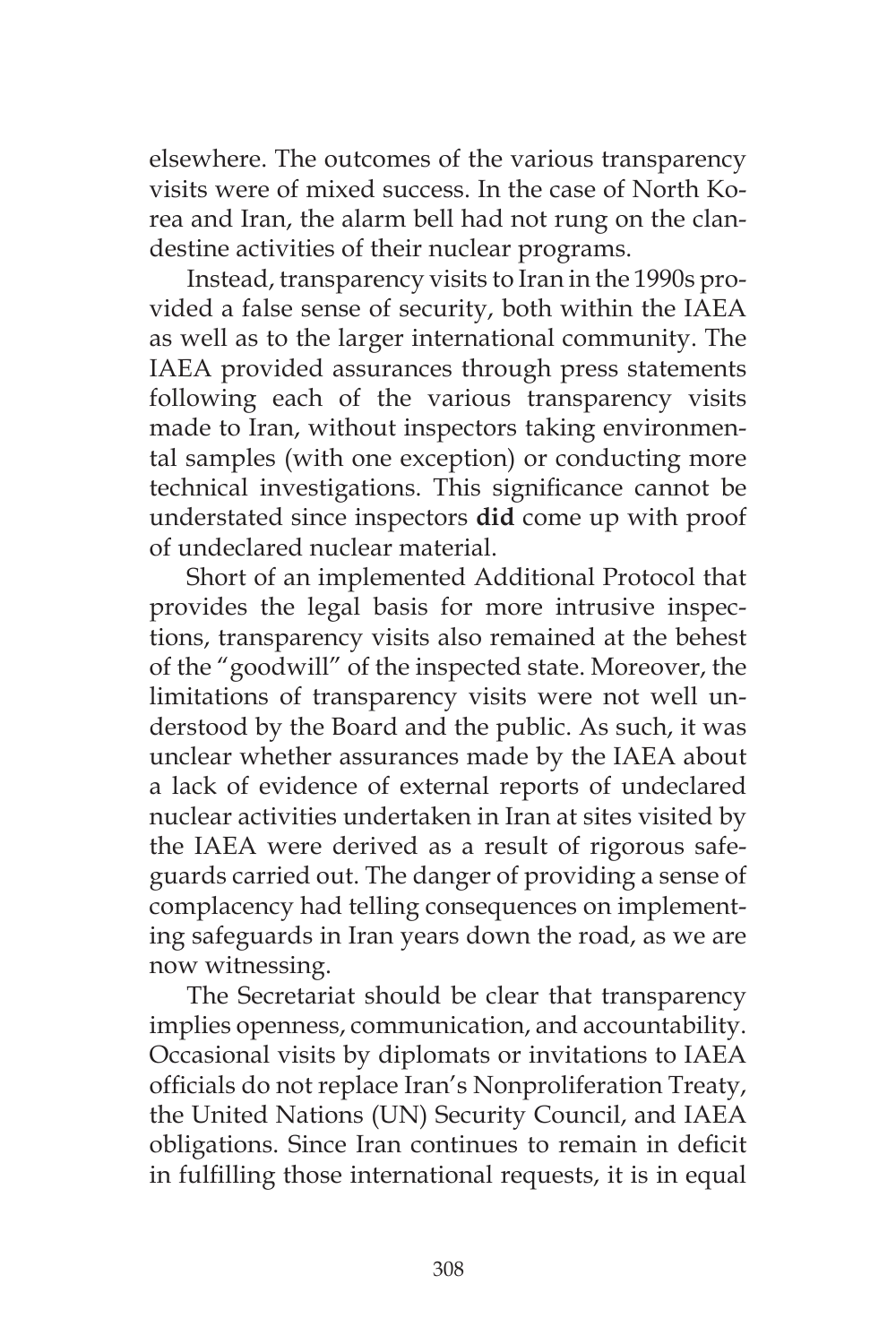deficit in its transparency with regard to its actions and nuclear activities.

# **MONITORING TO PREVENT NUCLEAR BREAKOUT SCENARIOS**

In proliferation cases such as Iran where there remains risks involved for a breakout scenario with the presence of enrichment and unresolved military dimensions on its nuclear program, the case for effective nuclear verifications is at the same time both more important and more challenging. For the case of Iran, an Additional Protocol-plus type of agreement implemented in a cooperative manner by Iran would be required. There are also important distinctions to be made between Iran and other countries that conduct enrichment or have a developed nuclear fuel cycle. Japan, Germany, and the Netherlands, for example, are presented as "latent or virtual nuclear weapon states." There are four differences in these countries compared to Iran: there are no indications of nuclear weapon related research and development; these states are in compliance with the terms of their safeguards agreements; they are applying additional protocols; and they do not appear to have uranium enrichment excess to their needs. Prevailing conditions in these countries may change over time. With proper safeguards in place, detection should be easier to detect at an early stage.

This brings up a related point concerning the IAEA's reporting practices. The vital nature of noticing and reporting early signs in any state that could involve potential diversion or cause for suspicion of safeguards failures cannot be overstressed. Early corrective measures can be useful. In more serious